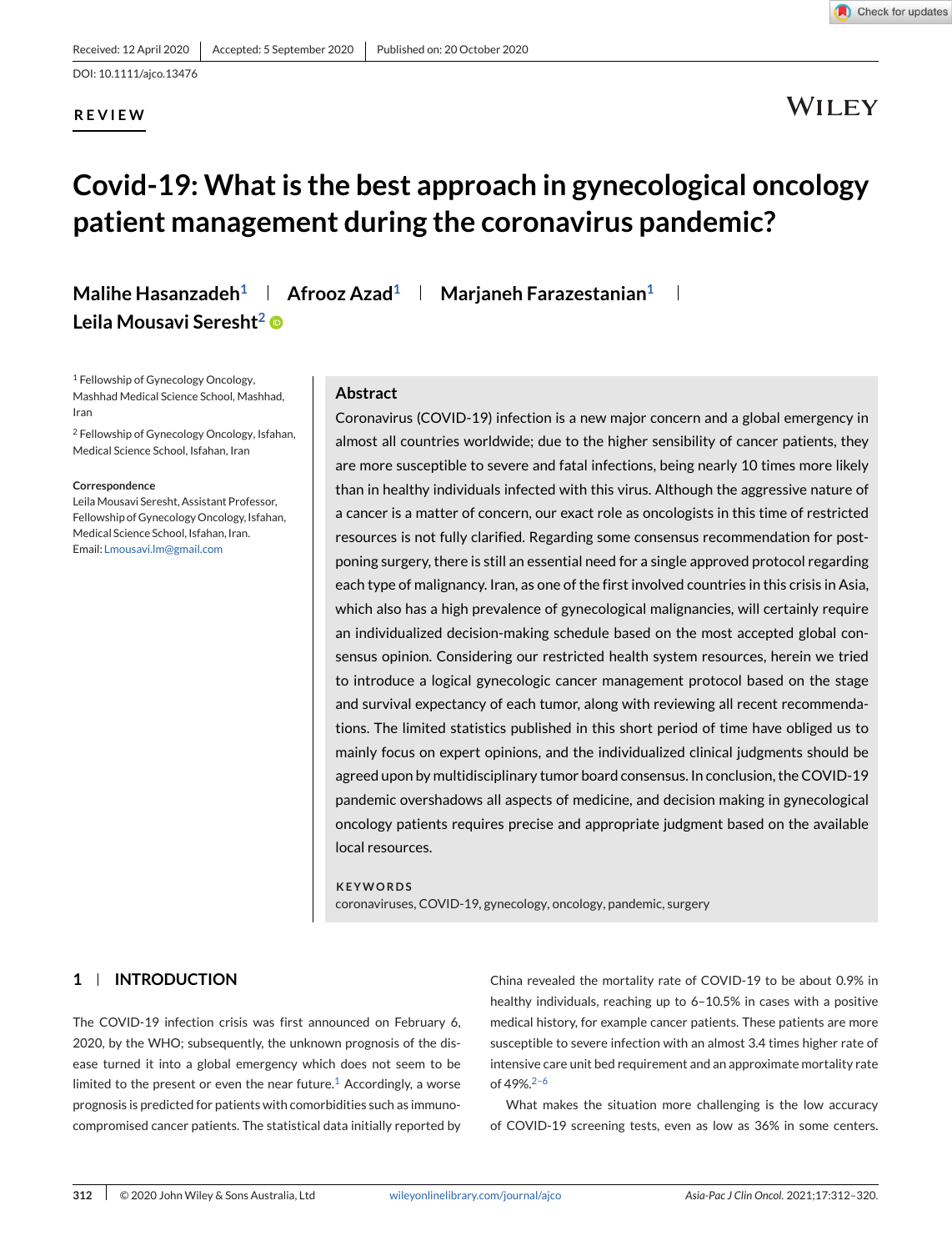This could lead to the unwanted exposure of cancer patients and asymptomatic healthcare providers; however, the routine testing of malignant patients with a prophylactic goal also does not make sense.<sup>[7](#page-7-0)</sup>

Taking into account the aggressive nature of neoplasms and the current restricted healthcare resources, there is an absolute need for a practical management guideline in cancer patients. Considering our role as a gynecological oncologists has made us try to provide a reasonable protocol for such patients. For this purpose and due to the limited statistics published so far, a review of all the recent oncological recommendations in COVID-19 crisis based on expert opinions have been done, focusing mainly on gynecological oncology patients. $8-14$ 

There is no need to note that all decision-making should be based on an informed consent from the patient after explaining the exact costs and benefits [15,16](#page-7-0)

# **1.1 Review of the cancer patients' management guidelines in the COVID-19 pandemic**

As explained before, cancer patients seem to be at higher risk of COVID-19 infection due to their underlying comorbidities including chronic respiratory and cardiac diseases, age over 65 years, diabetes mellitus, the ECOG performance status of ≥2, current chemotherapy and the complicated level of surgery.<sup>[17,18](#page-7-0)</sup> On the other hand, there is no approved recommendation on the effectiveness of prophylactic antiviral drugs in immunocompromised patients and this issue is currently under investigation.[19](#page-7-0)

The British Gynecological Cancer Society has recommended limiting surgery to patients with an expected survival of over 12 months whom have not responded to other alternative therapies. Radiotherapy and neoadjuvant chemotherapy could be considered as an alternative approach when there are not adequate acceptable surgical resources.[15](#page-7-0) Other consensus recommendations include 2–4 weeks delay in performing surgery, with strict follow-up and documentation of the reason for any variation in surgery.<sup>[6,20](#page-7-0)</sup> Informed consent for each individual decision-making should be followed.<sup>[15](#page-7-0)</sup> A full review on the other oncology consensuses suggested approaches in each gynecological malignancy is summarized in Tables [1–3.](#page-2-0) Considering all these valuable opinions we recommend a practical guideline focusing on instructions for low risk contacts and a specially-designed gynecological-oncology decision-making protocol for middle and low income countries like our society, with the aim of limiting the spread of COVID-19 infection; Tables [4](#page-5-0) and [5.](#page-6-0)

#### **1.2 The optimal advice for limiting the risk of COVID-19 infection in gynecological oncology case[s5,13,17,20–23](#page-7-0)**

1. Appointment management should be done by phone contact initially, asking about infection symptoms and assessing the need for in person visit.

- 2. Checking the body temperature of the cancer patient and their companions when attending the office.
- 3. CDC and WHO have recommended proper face mask, preferably N95 usage or face shields for caregivers in medical offices.
- 4. Limiting contact with other family members; they should not be allowed to even enter the waiting room except for disabled patients with one companion.
- 5. Prioritized visiting for new cases of cancer, molar pregnancy and symptomatic patients in whom cancer progression or recurrence is suspected.
- 6. Providing the possibility of distant counselling by designing a specific cyberspace for providing psychological support of such patients instead of face to face visits.
- 7. Using strategies to reduce the number of healthcare providers in contact with each patients (physicians, nurses and other employees) as far as possible.
- 8. Taking notice of proper social distancing as the most important preventative measure while patients are in the waiting room and the office.
- 9. According to CDC recommendations patient surveillance should be postponed to the furthest acceptable time according to each cancer guideline; for example for cancers with a surveillance period of every 3–6 months, arrange appointments for 6 m later, except for symptomatic patients or those showing signs of disease progression.
- 10. Screening procedures such as mammography and pap smears should be delayed.
- 11. All decision-making should be based on local multidisciplinary tumor board (MDT) recommendations and most of these sessions should be held via video-conferences.

## **1.3 Gynecological-oncologist planning suggestions during COVID-19 infection crisi[s6,13,15,20](#page-7-0)**

To best manage gynecological cancer cases, in addition to considering the disease stage and other risk factors, decision-making by the MDT board is indispensable. For example, in patients with an ovarian mass, evaluations include multiple factors such as age, family history of breast or ovarian cancer, physical examination, imaging and tumor markers.

During the present pandemic seeking the best local solution for reducing the number of elective surgeries is an essential requirement. Considering these factors, some reasonable suggestions for gynecological oncology patients' management, based on symptoms, stage of disease and life expectancy have been provided in Tables [4](#page-5-0) and [5.](#page-6-0)

In addition to choosing the optimal approach in gynecological cancer cases, there are some other recommendations for reducing the effect of treatment adverse events on patient survival. As mentioned before, cancer patients are at a higher risk of severe COVID-19 infection mainly due to their immunocompromised situation and the high possibility of unwanted exposure. Several practical suggestions to minimize the adverse effects of treatment are as follows: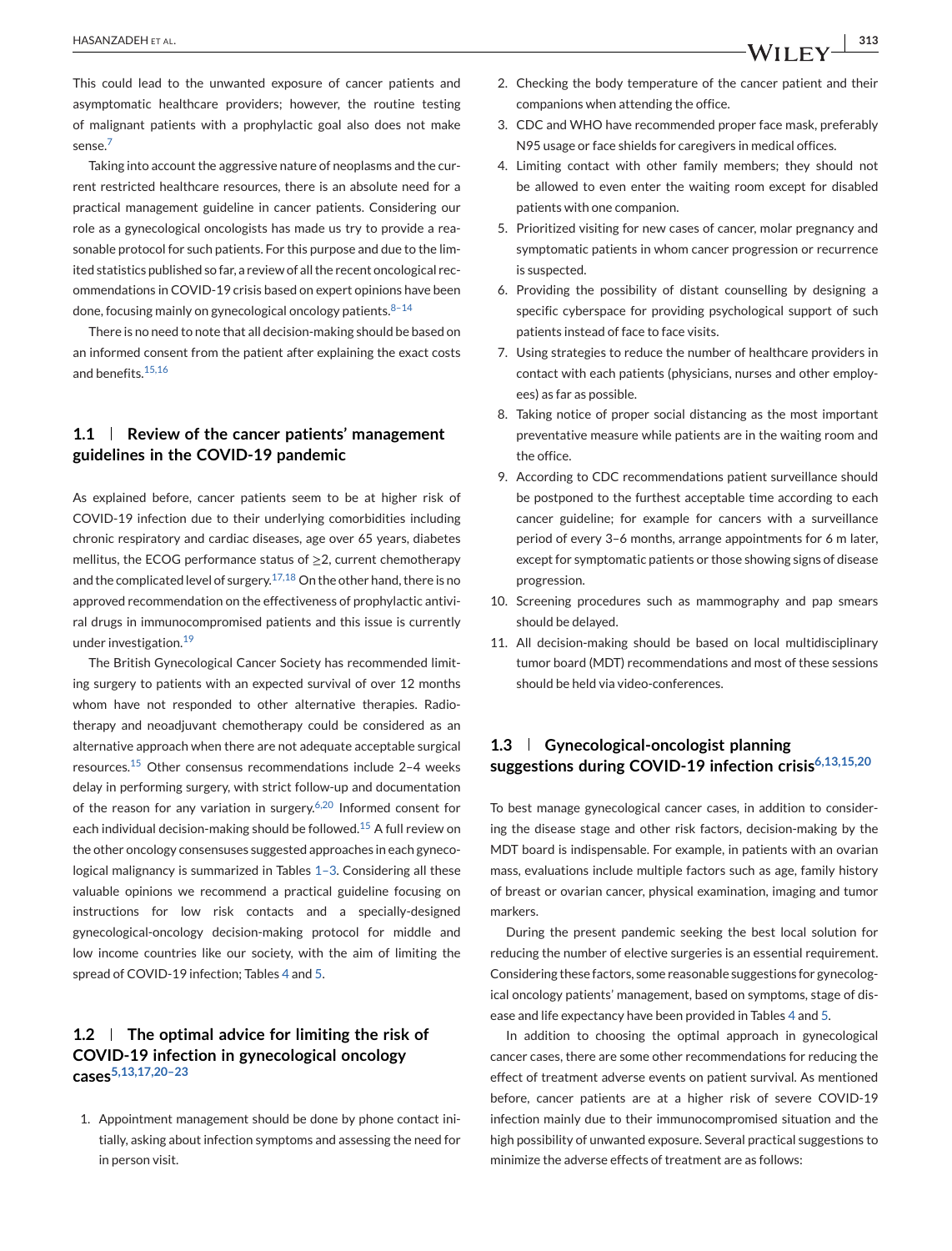**TABLE 1** Endometrial cancer and COVID-19 crisis: review of literature recommendations for gynecological malignancies management in the present pandemic

| The special                                                        |                                                                     | <b>MEDSCAPE</b>      |                                                                    |                                                  | European        | American        |
|--------------------------------------------------------------------|---------------------------------------------------------------------|----------------------|--------------------------------------------------------------------|--------------------------------------------------|-----------------|-----------------|
| character of cancer:                                               | Ramirez et al G <sup>13</sup>                                       | G <sup>12</sup>      | British G <sup>15</sup>                                            | Radiotherapy G <sup>29</sup>                     | G <sup>30</sup> | G <sup>31</sup> |
| Surgery is feasible                                                |                                                                     |                      |                                                                    |                                                  |                 |                 |
| Early stage, low grade                                             | HT (systemic or<br>levonorgesterol IUD)                             | $D4-6W$              | HT during D10-12 <sup>W</sup>                                      | <b>HT</b>                                        | $D8^{W}$        | $D8^W$          |
| Early stage, high-grade<br>(grade 2, 3) or high-risk<br>histology  | Simple $H + BSO \pm (SLNB)$<br>or adjuvant therapy if<br>indicated) | $D$ 4-6 <sup>W</sup> | $D4^W$                                                             |                                                  | $D8^W$          | $D18^W$         |
| Unfit patient for surgery,<br>$(\pm$ comorbidity)                  |                                                                     |                      | Levonorgesterol IUD<br>(consider)                                  | HT or<br><b>BRT (EBRT could be</b><br>postponed) |                 |                 |
| More advanced cancer<br>with documented<br>pathology               | Systemic therapy                                                    |                      |                                                                    | systemic therapy or RT<br>(Locally advanced)     |                 |                 |
| Adjuvant chemotherapy                                              |                                                                     |                      |                                                                    |                                                  |                 |                 |
| Low-risk cancer                                                    |                                                                     |                      | Omit or delay                                                      |                                                  |                 |                 |
| High grade or advanced                                             |                                                                     |                      | If ChT is not available, it<br>could be D3 <sup>M</sup>            |                                                  |                 |                 |
| Stage 4                                                            |                                                                     |                      | Choice is single agent<br>ChT but HT is an<br>alternative.         |                                                  |                 |                 |
| Recurrence:                                                        |                                                                     |                      | Based on symptoms,<br>Postponing<br>treatment or HT is<br>possible |                                                  |                 |                 |
| Radiotherapy                                                       |                                                                     |                      |                                                                    |                                                  |                 |                 |
| Moderate-risk factor                                               |                                                                     |                      | Omit BRT                                                           |                                                  |                 |                 |
| High risk                                                          |                                                                     |                      | Level 5 for RT                                                     |                                                  |                 |                 |
| Very high risk positive<br>margin, tumoral<br>residue, positive LN |                                                                     |                      | Level 3 for RT                                                     |                                                  |                 |                 |
| Candidate for Def. RT                                              |                                                                     |                      | Level 3 for RT                                                     |                                                  |                 |                 |

BRT, brachytherapy; BSO: bilateral salpingo-oophorectomy; ChT, chemotherapy; CON, conization; CIN3, cervical intraepithelial neoplasm grade 3; Def, definitive; D, delay up to; EBRT, external beam radiotherapy; G, guideline; H, hysterectomy; HT, hormonal therapy; IUD, intrauterine device; LN, lymph node; mi, microscopic; M, month; N, neoadjuvant; RS, radical surgery; RT, radiotherapy; SLNB, sentinel lymph node biopsy; S, surgery; W, week. Level 1: high chance of cure; Level 2: intermediate chance of cure, Level 3: low chance of cure, high chance of increasing life extension; Level 4: low chance of cure, intermediate chance of increasing life extension; Level 5: noncurative treatment with 50% chance of palliation; Level 6: noncurative treatment, the line effect is on life extension.

# **1.4 Operative precautions in gynecological oncology cases during the COVID-19 crisi[s23–27](#page-8-0)**

- 1. Whenever possible consider testing for coronavirus infection in every surgical candidate.
- 2. Inform patients about the probability of infection with the contagious COVID-19 virus and its possible complications.
- 3. Avoid operation on a confirmed or suspected case of COVID-19 infection whenever possible, unless it presents as an emergent or urgent situation.
- 4. If possible, use separate surgical facilities for suspected/proven COVID-19 cases and cases without COVID-19.
- 5. Reduce the number of assistants as far as possible so that only the primary healthcare workers are involved during surgery, except for emergencies; staff replacement should not be allowed during the operation.
- 6. Special personal protective equipment is necessary for the staff involved in surgery and they should be well trained for their proper usage according to CDC and WHO guidelines.
- 7. Electro-surgery tools should be used with minimal power and their application should be limited as much as possible as they can cause particle aerosolization.
- 8. Negative pressure is the optimal condition for the operation room, especially during anesthesia intubation and extubation. At least a

<span id="page-2-0"></span>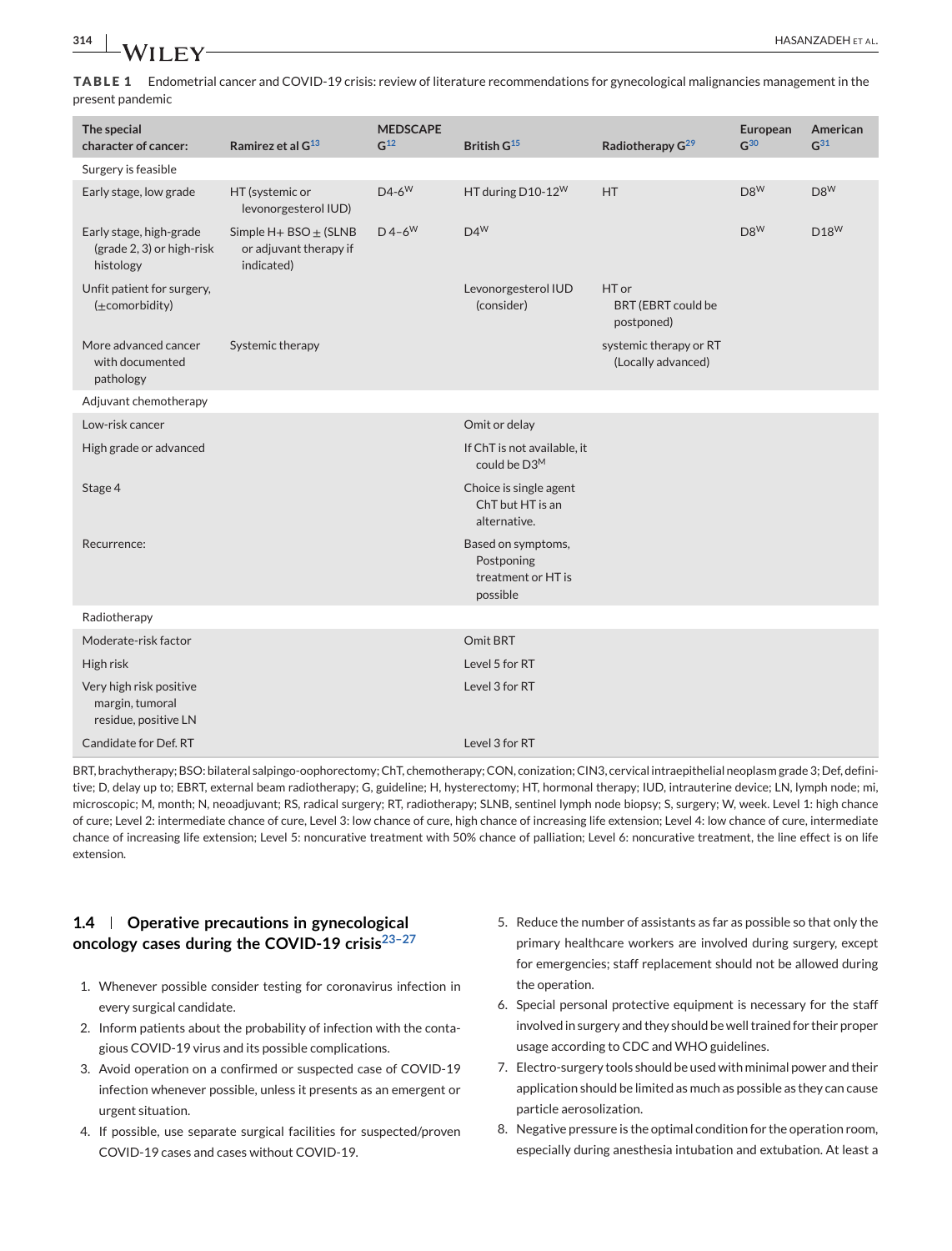| character of cancer<br>The special                                                              | Ramirez et al G <sup>13</sup>                                                                                                                                                                                                                                                                                                                                                                                                         | MEDSCAPE G <sup>12</sup> | British G <sup>15</sup>                                                                                                                                                                                                 | Radiotherapy G <sup>29</sup> | ASCCP G32                                       | ACS G33                                         | American   G <sup>31</sup> | Canadian G <sup>34</sup>     |
|-------------------------------------------------------------------------------------------------|---------------------------------------------------------------------------------------------------------------------------------------------------------------------------------------------------------------------------------------------------------------------------------------------------------------------------------------------------------------------------------------------------------------------------------------|--------------------------|-------------------------------------------------------------------------------------------------------------------------------------------------------------------------------------------------------------------------|------------------------------|-------------------------------------------------|-------------------------------------------------|----------------------------|------------------------------|
| Surgery                                                                                         |                                                                                                                                                                                                                                                                                                                                                                                                                                       |                          |                                                                                                                                                                                                                         |                              |                                                 |                                                 |                            |                              |
| Suspicious for invasion<br>in screening tests                                                   | trachelectomy for mi.<br>CON or simple<br>cancer                                                                                                                                                                                                                                                                                                                                                                                      |                          | CON                                                                                                                                                                                                                     |                              | D4 <sup>W</sup> and for CIN3<br>D3 <sup>M</sup> | D several W and for<br>CIN3: D8-16 <sup>W</sup> |                            |                              |
| Early stage                                                                                     | simple trachelectomy±<br>Approved centers: S and<br>Other centers: D6-8 <sup>W</sup> if<br>staging is completed<br>in low risk cases:<br><b>SLNB</b>                                                                                                                                                                                                                                                                                  | D4-6 <sup>W</sup>        | Consider Def. RT or ChT Def. RT instead of RS<br>D4 <sup>W</sup> for Sor BRT is<br>optimal                                                                                                                              |                              |                                                 | No delay                                        | DSW                        | D4 <sup>W</sup> or even more |
| Gross tumor                                                                                     | N.ChT                                                                                                                                                                                                                                                                                                                                                                                                                                 |                          |                                                                                                                                                                                                                         |                              |                                                 | No delay                                        |                            |                              |
| Locally advanced:                                                                               | $\overline{R}$                                                                                                                                                                                                                                                                                                                                                                                                                        |                          |                                                                                                                                                                                                                         |                              |                                                 |                                                 |                            |                              |
| Chemotherapy                                                                                    |                                                                                                                                                                                                                                                                                                                                                                                                                                       |                          |                                                                                                                                                                                                                         |                              |                                                 |                                                 |                            |                              |
| Locally advanced                                                                                |                                                                                                                                                                                                                                                                                                                                                                                                                                       |                          | Level 1 for ChT-RT (no<br>delay)                                                                                                                                                                                        |                              |                                                 |                                                 |                            |                              |
| Stage 4                                                                                         |                                                                                                                                                                                                                                                                                                                                                                                                                                       |                          | (palliative ChT is Level<br>The first line ChT<br>$\widehat{+}$                                                                                                                                                         |                              |                                                 |                                                 |                            |                              |
| Recurrences                                                                                     |                                                                                                                                                                                                                                                                                                                                                                                                                                       |                          | (palliative ChT is Level<br>The first line ChT<br>$\widehat{+}$                                                                                                                                                         |                              |                                                 |                                                 |                            |                              |
| Radiotherapy                                                                                    |                                                                                                                                                                                                                                                                                                                                                                                                                                       |                          |                                                                                                                                                                                                                         |                              |                                                 |                                                 |                            |                              |
| Moderate risk factor                                                                            |                                                                                                                                                                                                                                                                                                                                                                                                                                       |                          |                                                                                                                                                                                                                         | No need for adjuvant RT      |                                                 |                                                 |                            |                              |
| High risk factor                                                                                |                                                                                                                                                                                                                                                                                                                                                                                                                                       |                          |                                                                                                                                                                                                                         | D <sub>12</sub> <sup>M</sup> |                                                 |                                                 |                            |                              |
| margin, positive LN or<br>aggressive histology)<br>Very high risk (tumoral<br>residue, positive |                                                                                                                                                                                                                                                                                                                                                                                                                                       |                          | Adjuvant RT (with<br>Level 3)                                                                                                                                                                                           | Adjuvant RT                  |                                                 |                                                 |                            |                              |
| Or intrauterine BRT<br>Def.RT                                                                   |                                                                                                                                                                                                                                                                                                                                                                                                                                       |                          | No delay (Level 1)                                                                                                                                                                                                      |                              |                                                 |                                                 |                            |                              |
|                                                                                                 | BRT, brachytherapy; ChT, chemotherapy; ChT-RT, chemo-radiotherapy; CON, conization; CIN3, cervical intraepithelial neoplasm grade 3; Def, definitive; D, delay up to; EBRT, external beam radiotherapy; G,<br>guideline; mi, microscopic; LN, lymph node; M, month; N, neoadjuvant; RS, radical surgery; RT, radiotherapy; SLNB, sentinel lymph node biopsy; S, surgery; W, week. Level 1: high chance of cure; Level 2: intermediate |                          | chance of cure; Level 3: low chance of cure, high chance of increasing life extension; Level 4: low chance of cure, intermediate chance of increasing life extension; Level 5: noncurative treatment with 50% chance of |                              |                                                 |                                                 |                            |                              |

HASANZADEH ET AL

palliation; Level 6: noncurative treatment, lonely increase chance of increasing life extension for 1 year.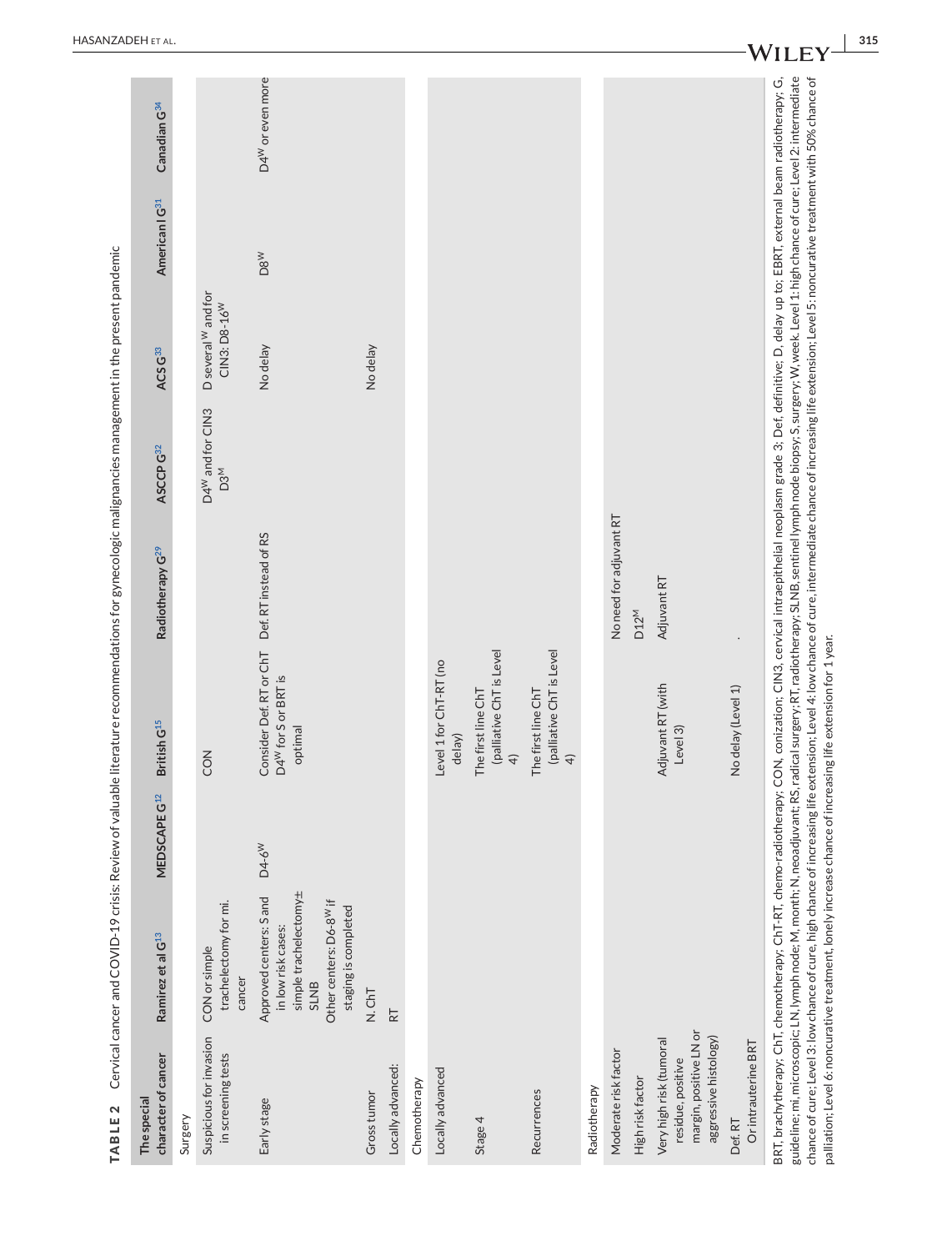**TABLE 3** Vulvar cancer and COVID-19 crisis: review of valuable literature recommendations for gynecologic malignancies management in the present pandemic

| Guideline                                                               | British G <sup>15</sup>                                                                                             | Radiotherapy G <sup>29</sup>   | ACS G <sup>33</sup> |
|-------------------------------------------------------------------------|---------------------------------------------------------------------------------------------------------------------|--------------------------------|---------------------|
| Surgery                                                                 |                                                                                                                     |                                |                     |
| VIN <sub>3</sub>                                                        |                                                                                                                     |                                | D several W         |
| Vulvar cancer                                                           | Greater utilization of Def. RT or N. ChT is suggested.<br>In surgical candidates, $D4^{W}$ and SLNB is recommended. |                                | No delay            |
| Nonoperable                                                             |                                                                                                                     | Radical RT and concurrent ChT. |                     |
| Chemotherapy                                                            |                                                                                                                     |                                |                     |
| Stage 4 or<br>First recurrences                                         | The first-line ChT (palliative treatment is Level 4)                                                                |                                |                     |
| Radiotherapy                                                            |                                                                                                                     |                                |                     |
| High-risk patient (tumoral<br>residue, positive margin,<br>positive LN) | Adjuvant RT (Level 3)                                                                                               | Adjuvant RT is recommended.    |                     |

BRT, brachytherapy; ChT, chemotherapy; CON, conization; CIN3, cervical intraepithelial neoplasm grade 3; Def, definitive; D, delay up to; EBRT, external beam radiotherapy; G, guideline; IUD: intrauterine device; mi, microscopic; LN, lymph-node; M, month; N, neoadjuvant; RS, radical surgery; RT, radiotherapy; SLNB, sentinel lymph node biopsy; S, surgery; W, week.

separate room with appropriate ventilation should be considered for patients suspected for COVID-19 infection.

- 9. The emergency operation room should be separated from the elective one.
- 10. Separate cleaning and sterilization of surgical instruments in touch with suspected patients for COVID-19 should be mandatory.
- 11. Due to limited data on the best procedure for restricting the probability of viral transmission (minimally invasive or open surgery), if the laparoscopic approach is preferred, it should be performed with utmost caution.

### **1.5 Chemotherapy during COVID-19 crisis in gynecological oncology case[s15,17,20,28](#page-7-0)**

- 1. With regard to the United Kingdom National Health Service (NHS) recommendations, it would be better to categorize patients according to the risk–benefit ratio for chemotherapy, and substitute it with alternative therapies and less resource-intensive regimens.
- 2. For patient protection during the 5- to 10-day neutropenia period between the chemotherapy cycles, routine GCSF administration is recommended in patients receiving combination therapy. Although Society of Gynecologic Oncology (SGO) recommends GCSF to be administered for older patients with comorbidities.
- 3. After phone-counseling to reduce the face-to-face contact and hospitalization rate, chemotherapy is recommended in patients with normal blood indices (ANC  $\geq$  1.5 and no lymphopenia) and no accompanying morbidities.
- 4. Blood transfusion should not be performed in asymptomatic patients solely based on laboratory tests; prophylactic erythropoietin or iron transfusion may be considered in anemic cases.
- 5. Patients with high-grade serous and endometrioid ovarian cancer are expected to respond well to first-line platinum-based chemotherapy (unlike mucinous tumors) and should be considered for chemotherapy prescription.
- 6. The preferred approach for systemic chemotherapy with a curative intent in germ cell tumors is:
	- A. Do not prescribe adjuvant chemotherapy in stage 1, unless MDT individualized planning.
	- B. First- and second-line treatment for metastatic diseases should not be stopped without MDT justification.
	- C. Conventional dose instead of a high dose regimen is the treatment of choice.

# **1.6 Radiotherapy during COVID-19 crisis in gynecological oncology case[s4,5,13,15,21,29](#page-7-0)**

- 1. Proper time planning is essential for each patient for reducing the waiting time.
- 2. Only one companion with a proper face mask could accompany the patient in the medical center, after being checked for fever and infection symptoms.
- 3. "Hypo-fractional RT" is recommended for reducing the frequency of patient and healthcare provider exposure; this means increasing the dose to reduce the prescribed number of fractions.
- 4. One other useful advice is reducing the number of intrauterine device insertions.
- 5. Postponing palliative RT, but not therapeutic RT with a curative intent for rapid progressive cancers is advisable.
- 6. There is still no indication for delaying or interrupting brachytherapy sessions (indeed in noninfected COVID-19 cases) even in the present pandemic.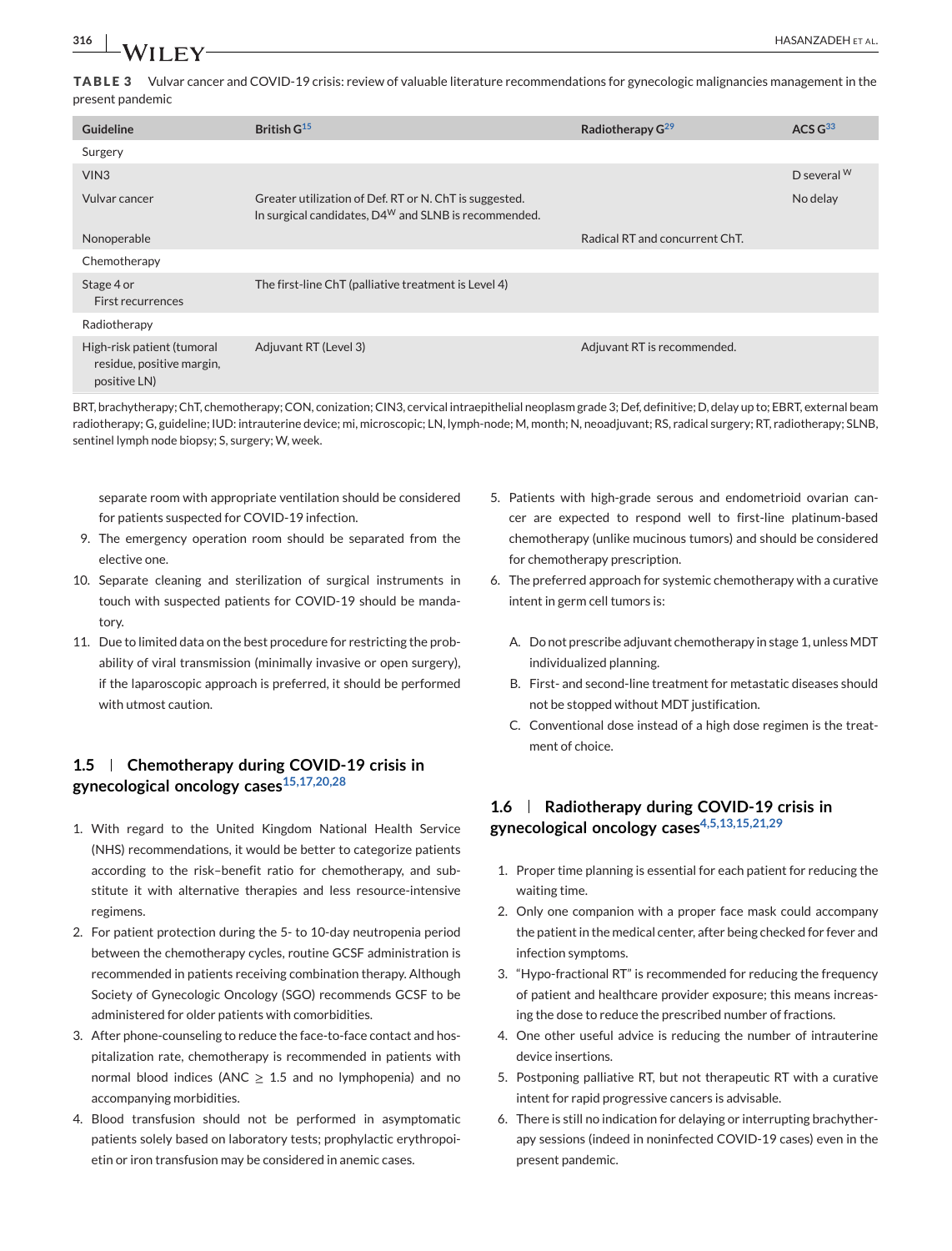<span id="page-5-0"></span>

| GTD-GTN               | • Massive bleeding from<br>requiring evacuation<br>molar pregnancy<br>or hysterectomy                                                  | · Molar pregnancy                                                                    |                                                                                                                                                                                                                        |                                                                                                                                                                                          |
|-----------------------|----------------------------------------------------------------------------------------------------------------------------------------|--------------------------------------------------------------------------------------|------------------------------------------------------------------------------------------------------------------------------------------------------------------------------------------------------------------------|------------------------------------------------------------------------------------------------------------------------------------------------------------------------------------------|
| Vulvar cancer         |                                                                                                                                        |                                                                                      | Resection of vulvar cancer                                                                                                                                                                                             | <b>VAIN/VIN 2-3-</b>                                                                                                                                                                     |
| Cervical cancer       |                                                                                                                                        | conservative management<br>Life-threatening bleeding<br>without response to<br>andRT | Early stage (Stage 1b1)                                                                                                                                                                                                | colposcopy and concern<br>Cervical AISInadequate<br>completely excised with<br>-mi. cervical cancer<br>for invasive cancer<br>Early Stage (Stage<br>CON or LEEP<br>1a1, 1a2<br>$CIN 2-3$ |
| Endometrial cancer    |                                                                                                                                        | conservative management<br>Life-threatening bleeding<br>without response to          | uterine cancer, all stages<br>(e.g., endometrial and<br>Grade 1 endometrial<br>High grade/high risk<br>sarcoma histotypes)<br>contra-indicated or<br>cancer when HT is<br>diagnostic D&C<br>hysteroscopy<br>impossible | hyperplasia/endometrial<br>Hysterectomy for benign<br>intra-epithelial neoplasia<br>Early stage, low grade<br>complex atypical<br>uterine cancer<br>disease                              |
| <b>Ovarian cancer</b> | Suspected malignant pelvic<br>Or-Torsion Of Rupture<br>· Anastigmatic bowel<br>Bowel perforation<br>· Peritonitis<br>leakage<br>masses | Acute mechanical bowel<br>Impending intestinal<br>obstruction<br>perforation         | after 6 courses of N. ChT<br>Stage 1,2 ovarian cancer<br>Cytoreductive surgery                                                                                                                                         | Benign ovarian mass or<br>cyst                                                                                                                                                           |
| Cancer                | Life threatening situation.<br>Surgery within 24 hours,                                                                                | Surgery within 72 hours.                                                             | D4 <sup>W</sup> might be possible if it<br>does not lead to<br>progression.                                                                                                                                            | effect on patient survival.<br>D10-12 <sup>W</sup> has no adverse                                                                                                                        |
| Priority              | Emergent<br>surgery<br>$\triangleq$                                                                                                    | Urgent<br>$d\Gamma$                                                                  | Nonurgent surgery<br>2                                                                                                                                                                                                 | Elective surgery<br>S                                                                                                                                                                    |

TABLE 4 Priority of surgery based on the chance of cure and life expectancy in gynecologic oncology patients **TABLE 4** Priority of surgery based on the chance of cure and life expectancy in gynecologic oncology patients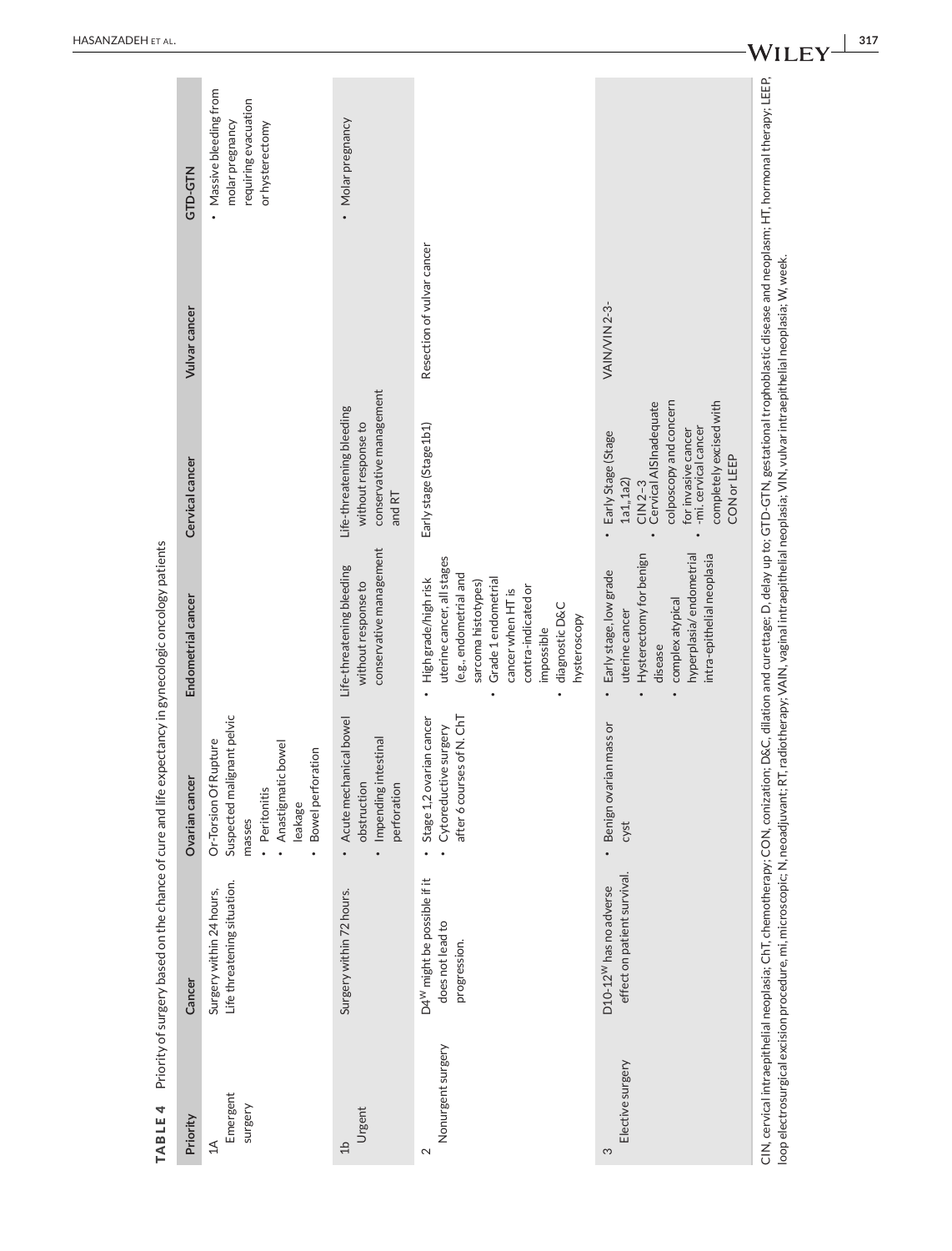<span id="page-6-0"></span>

| <b>Gynecologic malignancy</b>                                                                                                                        |                    | Preferred approach                                                                                                                                                                                                                            |  |  |
|------------------------------------------------------------------------------------------------------------------------------------------------------|--------------------|-----------------------------------------------------------------------------------------------------------------------------------------------------------------------------------------------------------------------------------------------|--|--|
| Ovarian mass                                                                                                                                         |                    |                                                                                                                                                                                                                                               |  |  |
| Suspected pelvic mass                                                                                                                                | $RM$ $\geq$ 200    | Candidate for surgery (evaluate the possibility of surgery by MRI)                                                                                                                                                                            |  |  |
| RMI < 200                                                                                                                                            |                    | D <sub>3</sub> -6 <sup>M</sup>                                                                                                                                                                                                                |  |  |
| Possible<br>New case, assess surgery possibility:                                                                                                    |                    | Surgery D2 <sup>W</sup>                                                                                                                                                                                                                       |  |  |
| Impossible                                                                                                                                           |                    | Tissue biopsy or cytology then<br>ChT (carboplatin $\pm$ paclitaxel + filgastrim)                                                                                                                                                             |  |  |
| Patients scheduled for IDS                                                                                                                           |                    | Review the surgical possibility after 6 cycles of ChT, it is best performed<br>3-4 weeks after the end of ChT.                                                                                                                                |  |  |
| Patient scheduled for adjuvant ChT                                                                                                                   |                    | Stop treatment earlier than planned, There is no evidence that 6 cycles of<br>adjuvant ChT are superior to 5 cycles.                                                                                                                          |  |  |
| Recurrent ovarian cancer                                                                                                                             | Platinum sensitive | 1. ChT for symptomatic patient<br>2. In asymptomatic patient delayed treatment or HT                                                                                                                                                          |  |  |
| Platinum resistance                                                                                                                                  |                    | Alternative strategies to manage symptoms like endocrine therapy                                                                                                                                                                              |  |  |
| Endometrial cancer                                                                                                                                   |                    |                                                                                                                                                                                                                                               |  |  |
| Early stage, low grade (Grade 1)                                                                                                                     |                    | D 10-12 <sup>w</sup> and conservative therapy with systemic HT or IUD.                                                                                                                                                                        |  |  |
| Early stage with; comorbidity, obesity or unfit for operation                                                                                        |                    | Conservative therapy with systemic HT or IUD<br>or<br>Intrauterine BRT (external RT could be delayed more)                                                                                                                                    |  |  |
| Early stage with high-risk factor (grade 2, 3 or high-risk histology)                                                                                |                    | Surgery D 4 <sup>w</sup>                                                                                                                                                                                                                      |  |  |
| Advanced                                                                                                                                             |                    | Systemic therapy                                                                                                                                                                                                                              |  |  |
| Recurrences                                                                                                                                          |                    | Postponing treatment or HT is possible.                                                                                                                                                                                                       |  |  |
| Cervical cancer                                                                                                                                      |                    |                                                                                                                                                                                                                                               |  |  |
| CIN <sub>3</sub>                                                                                                                                     |                    | Diagnostic procedures (CON) d12 <sup>w</sup>                                                                                                                                                                                                  |  |  |
| Microscopic invasion which completely resected via conization                                                                                        |                    | Surgery D10-12 <sup>w</sup>                                                                                                                                                                                                                   |  |  |
| Early stage<br>1. Candidate for Def. RT or intrauterine BRT<br>2. Candidate for surgery like young patients who need to preserve<br>ovarian function |                    | When access to surgery is limited, consider radical RT or N. ChT (Def. RT is<br>preferred to radical surgery)<br>No delay<br>Confirm localized disease with imaging <sup>a</sup> , D6-8 <sup>w</sup> is possible Consider SLNB<br>if possible |  |  |
| Locally advanced                                                                                                                                     |                    | No delay for ChT-RT                                                                                                                                                                                                                           |  |  |
| Stage 4 or recurrences                                                                                                                               |                    | Palliative ChT                                                                                                                                                                                                                                |  |  |
| Vulvar cancer                                                                                                                                        |                    |                                                                                                                                                                                                                                               |  |  |
| VIN <sub>3</sub>                                                                                                                                     |                    | Surgery D several W                                                                                                                                                                                                                           |  |  |
| Early stage, Surgical candidate                                                                                                                      |                    | Surgery D 4 <sup>w</sup> and SLNB if possible<br>Consider radical RT or N. ChT as an alternative option                                                                                                                                       |  |  |
| Stage 4 or the first recurrence                                                                                                                      |                    | Palliative ChT (the first line)                                                                                                                                                                                                               |  |  |

BRT, brachytherapy; ChT, chemotherapy; ChT-RT, chemo-radiotherapy; CIN3, cervical intraepithelial neoplasm grade3; CON, conization; D, delay up to; HT, hormonal therapy; IUD, intra uterine device with levonorgesterol; IDS, interval debulking surgery; N, neoadjuvant; M, month; RMI: risk of malignancy index; calculated (based on CA125, menopausal status and ultrasound finding); RT, radiotherapy; SLNB, sentinel lymph node biopsy; VIN3, vulvar intraepithelial neoplasm grade 3; W, week.

 $^{\circ}$  Imaging studies here conclude CT scan o PET/CT scan if accessible. $^{13}$ 

- 7. The suggestion in COVID-19 -infected patients is to postpone RT for 1–2 weeks.
- 8. When there are limited anesthesia and imaging resources, the other choice in non-referable patients is the administration of two to three fractions per insertion with a minimum gap of 6 hours between each fraction and the use of a smaller applicator like "Smit sleeve" which eliminates the need for anesthesia.
- 9. Postponing surgery in cervical cancer cases and planning for radiotherapy seems to be the best decision, which would be administered with a boost dose of 16–20G for 8–11 fraction); the alternative approach in patient with confirmed-nonbulky tumor, especially in reproductive age is surgery, obviously with permitted delay. In the aim of selecting patient that could be candidate for surgery, imaging could be helpful. The preferred modality in such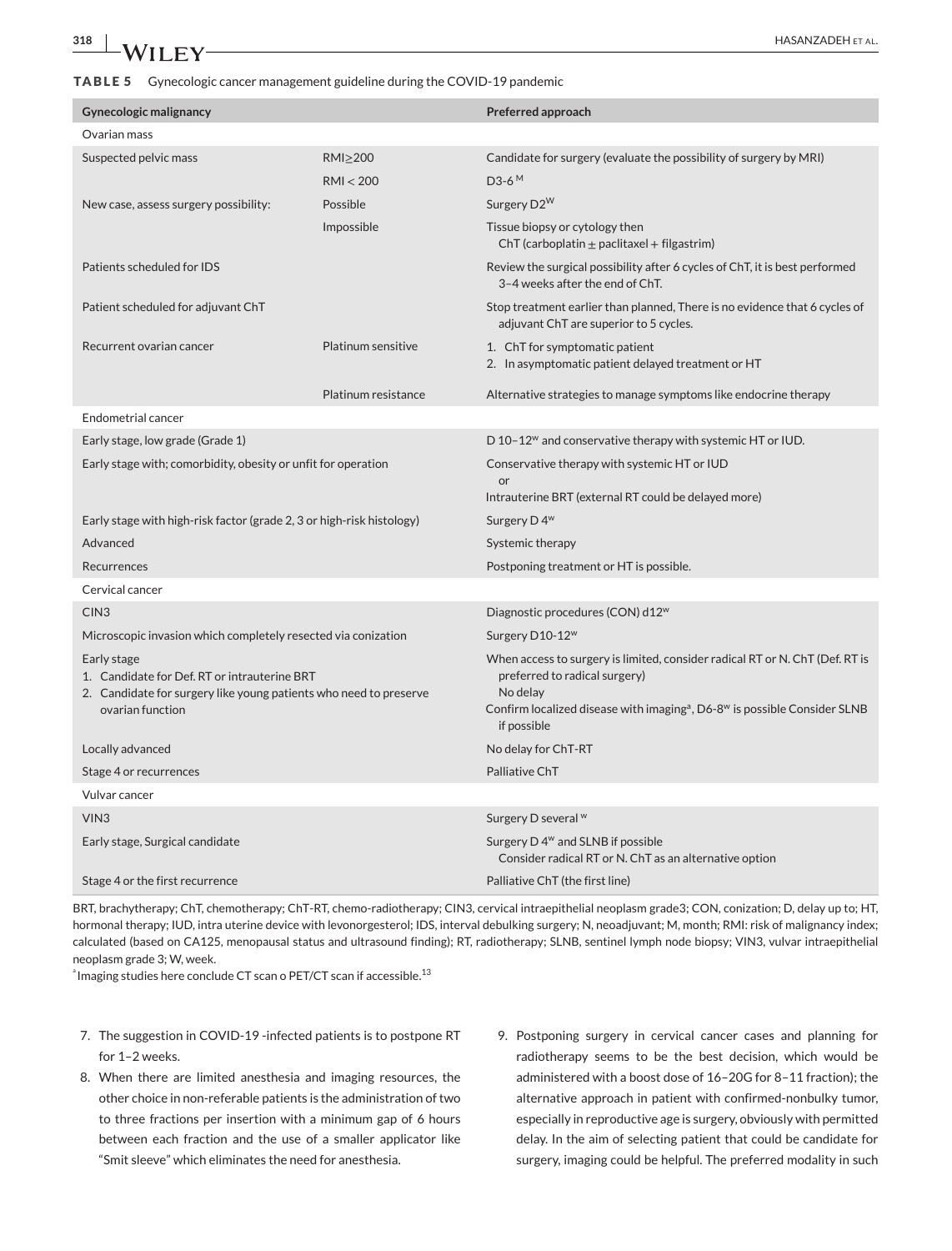<span id="page-7-0"></span>a situation is PET/CT scan, if feasible and the alternative method is CT scan.

- 10. As immunocompromised patients are at a higher risk of severe COVID-19 infection, in those with cervical or vulvar cancer who are candidates for definitive chemoradiotherapy, the suggested chemotherapeutic agent should be altered. It means that for patients under 70 years of age carboplatin should be replaced by cisplatin, as a lower immunosuppressive effect has been reported for cisplatin. On the other hand, those older than 70 years are solely a candidate for RT with no concurrent chemotherapy.
- 11. The suggested dose for reducing the number of sessions is 45G in 25 fractions and 50.4G in 28 fractions. Similarly, for patients older than 70 years radiation dose reduction is recommended.
- 12. In centers with no access to IMRT, the conformal radiotherapy method is acceptable, whereas in case of tumoral lymph nodes, an integrated boost technique should be used.

#### **1.7 What is on the way?**

Our proposed guideline is based on the current limited known data on the coronavirus outbreak and our country's available resources. As cancer surgery is not an example of elective surgery, proper and individualized decision making regarding the operation schedule is necessary. Therefore, the present guideline providing recommendations for our society which has limited resources for confrontation with COVID-19 infected patients may not be completely applicable in other nations. While data on the nature of this virus and the management details are limited, the present guideline has provided some useful decision making and clinical judgment suggestions, but it should be kept in mind that updated data regarding this issue might be released in the near future.

#### **ACKNOWLEDGEMENT**

With thanks to all the researcher and health care provider in recent coronavirus pandemic, we especially want to appreciate about the helpful recommendation from "Iranian society of gynecology oncology" in providing present manuscript. The authors wish to thank all the researcher and healthcare providers assisting in the recent coronavirus pandemic. Particularly, we would like to appreciate the helpful recommendations from the "Iranian Society of Gynecologic Oncology" in preparing the present manuscript.

#### **ORCID**

Leila Mousavi Seresht<sup>D</sup> <https://orcid.org/0000-0003-3869-4047>

#### **REFERENCES**

1. WHO. COVID-19 Strategic preparedness and response plan. Operational planning guidelines to support country preparedness and response. [https://www.preventionweb.net/publications/view/71027.](https://www.preventionweb.net/publications/view/71027) Accessed March 29, 2020.

- 2. Coronavirus disease 2019 (COVID-19). Clinical care. [https:](https://www.cdc.gov/coronavirus/2019-ncov/hcp/clinical-guidance-management-patients.html) [//www.cdc.gov/coronavirus/2019-ncov/hcp/clinical-guidance](https://www.cdc.gov/coronavirus/2019-ncov/hcp/clinical-guidance-management-patients.html)[management-patients.html.](https://www.cdc.gov/coronavirus/2019-ncov/hcp/clinical-guidance-management-patients.html) Accessed March 30, 2020.
- 3. Liang W, Guan W, Chen R, et al. Cancer patients in SARS-CoV-2 infection: A nationwide analysis in China. *Lancet Oncol*. 2020;21(3):335– 337.
- 4. Wang H, Zhang L. Risk of COVID-19 for patients with cancer. *Lancet Oncol*. 2020;21(4):e181.
- 5. ASCO. COVID-19 patient care information. [https://www.asco.org/](https://www.asco.org/asco-coronavirus-information/care-individuals-cancer-during-covid-19) [asco-coronavirus-information/care-individuals-cancer-during-covid](https://www.asco.org/asco-coronavirus-information/care-individuals-cancer-during-covid-19) [-19.](https://www.asco.org/asco-coronavirus-information/care-individuals-cancer-during-covid-19) Accessed March 29, 2020.
- 6. Ueda M, Martins R, Hendrie PC, et al. Managing cancer care during the COVID-19 pandemic: Agility and collaboration toward a common goal. *Journal of the National Comprehensive Cancer Network*. 2020;1(aop):1– 4.
- 7. Coronavirus disease 2019 (COVID-19). People who are at higher risk. [https://www.cdc.gov/coronavirus/2019-ncov/need-extra](https://www.cdc.gov/coronavirus/2019-ncov/need-extra-precautions/people-at-higherrisk.html?CDC_AA_refVal=https%3A%2F%2Fwww.cdc.gov%2Fcoronavirus%2F2019-ncov%2Fspecific-groups%2Fpeople-at-higher-risk.html)[precautions/people-at-higherrisk.html?CDC\\_AA\\_refVal=https%3A%](https://www.cdc.gov/coronavirus/2019-ncov/need-extra-precautions/people-at-higherrisk.html?CDC_AA_refVal=https%3A%2F%2Fwww.cdc.gov%2Fcoronavirus%2F2019-ncov%2Fspecific-groups%2Fpeople-at-higher-risk.html) [2F%2Fwww.cdc.gov%2Fcoronavirus%2F2019-ncov%2Fspecific](https://www.cdc.gov/coronavirus/2019-ncov/need-extra-precautions/people-at-higherrisk.html?CDC_AA_refVal=https%3A%2F%2Fwww.cdc.gov%2Fcoronavirus%2F2019-ncov%2Fspecific-groups%2Fpeople-at-higher-risk.html)[groups%2Fpeople-at-higher-risk.html.](https://www.cdc.gov/coronavirus/2019-ncov/need-extra-precautions/people-at-higherrisk.html?CDC_AA_refVal=https%3A%2F%2Fwww.cdc.gov%2Fcoronavirus%2F2019-ncov%2Fspecific-groups%2Fpeople-at-higher-risk.html) Accessed March 30, 2020.
- 8. European association for paliative care. Coronavirus and paliative care response. [https://www.eapcnet.eu/publications/coronavirus](https://www.eapcnet.eu/publications/coronavirus-and-the-palliative-care-response)[and-the-palliative-care-response.](https://www.eapcnet.eu/publications/coronavirus-and-the-palliative-care-response) Accessed March 29, 2020.
- 9. Covid-19 update: Patient safety is paramount. [https://www.eortc.org/](https://www.eortc.org/blog/2020/03/17/covid-19-update-patient-safety-is-paramount) [blog/2020/03/17/covid-19-update-patient-safety-is-paramount.](https://www.eortc.org/blog/2020/03/17/covid-19-update-patient-safety-is-paramount) Accessed March 29, 2020.
- 10. Radiotherapy in a time of crisis", ESTRO Presidents' statement. [https://www.estro.org/About/Newsroom/News/Radiotherapy-in-a](https://www.estro.org/About/Newsroom/News/Radiotherapy-in-a-time-of-crisis)[time-of-crisis.](https://www.estro.org/About/Newsroom/News/Radiotherapy-in-a-time-of-crisis) Accessed March 30, 2020.
- 11. ESGO & ENGOT Leadership statement. A message from the ESGO & ENGOT Leadership in the Era of COVID-19: Supporting Gynecologic al Oncology Professionals with Practical Advice for the Management of Patients and Clinical Trials. [https://www.esgo.org/esgo](https://www.esgo.org/esgo-engot-leadership-statement)[engot-leadership-statement.](https://www.esgo.org/esgo-engot-leadership-statement) Accessed March 29, 2020.
- 12. Medscape. How Long Is It Safe to Delay Gynecologic Cancer Surgery? [https://www.medscape.com/viewarticle/927607?src=](https://www.medscape.com/viewarticle/927607?src=wnl_edit_tpal&uac=253867MR&impID=2326632&faf=1) [wnl\\_edit\\_tpal&uac=253867MR&impID=2326632&faf=1.](https://www.medscape.com/viewarticle/927607?src=wnl_edit_tpal&uac=253867MR&impID=2326632&faf=1) Accessed March 29, 2020.
- 13. Ramirez PT, Chiva L, Eriksson AG, et al, COVID-19 Global Pandemic: Options for Management of Gynecologic Cancers. Published online first: 24 March 2020. Doi[:10.1136/ijgc-2020-001419.](https://doi.org/10.1136/ijgc-2020-001419)
- 14. COVID-19: the changing landscape in oncology. [https:](https://touchoncology.com/insight/covid-19-the-changing-landscape-in-oncology) [//touchoncology.com/insight/covid-19-the-changing-landscape-in](https://touchoncology.com/insight/covid-19-the-changing-landscape-in-oncology)[oncology.](https://touchoncology.com/insight/covid-19-the-changing-landscape-in-oncology) Accessed March 29, 2020.
- 15. British Gyneacological Cancer Care. BGCS framework for care of patients with gynecologic al cancer during the COVID-19 Pandemic. [https://www.bgcs.org.uk/professionals/guidelines-for-recent](https://www.bgcs.org.uk/professionals/guidelines-for-recent-publications)[publications.](https://www.bgcs.org.uk/professionals/guidelines-for-recent-publications) Accessed March 29, 2020.
- 16. American College Of Surgeons. COVID-19: Guidance for Triage of Non-Emergent Surgical Procedures. [https://www.facs.org/covid-19/](https://www.facs.org/covid-19/clinical-guidance/triage) [clinical-guidance/triage.](https://www.facs.org/covid-19/clinical-guidance/triage) Accessed March 29, 2020.
- 17. Society of gynecologic oncology. Gynecologic Oncology Considerations during the COVID-19 Pandemic. [https://www.sgo.org/clinical](https://www.sgo.org/clinical-practice/management/covid-19-resources-for-health-care-practitioners/gyn-onc-considerations-during-covid-19/)[practice/management/covid-19-resources-for-health-care](https://www.sgo.org/clinical-practice/management/covid-19-resources-for-health-care-practitioners/gyn-onc-considerations-during-covid-19/)[practitioners/gyn-onc-considerations-during-covid-19/.](https://www.sgo.org/clinical-practice/management/covid-19-resources-for-health-care-practitioners/gyn-onc-considerations-during-covid-19/) Accessed March 26, 2020.
- 18. Wu Z, McGoogan JM. Characteristics of and important lessons from the coronavirus disease 2019 (COVID-19) outbreak in China: Summary of a report of 72 314 cases from the Chinese Center for Disease Control and Prevention. *JAMA*. 2020;32(13 p):1239–1242.
- 19. CDC. Therapeutic option for patient with COVID-19. [https://www.cdc.](https://www.cdc.gov/coronavirus/2019-ncov/hcp/therapeutic-options.html) [gov/coronavirus/2019-ncov/hcp/therapeutic-options.html.](https://www.cdc.gov/coronavirus/2019-ncov/hcp/therapeutic-options.html) Accessed April 5, 2020.